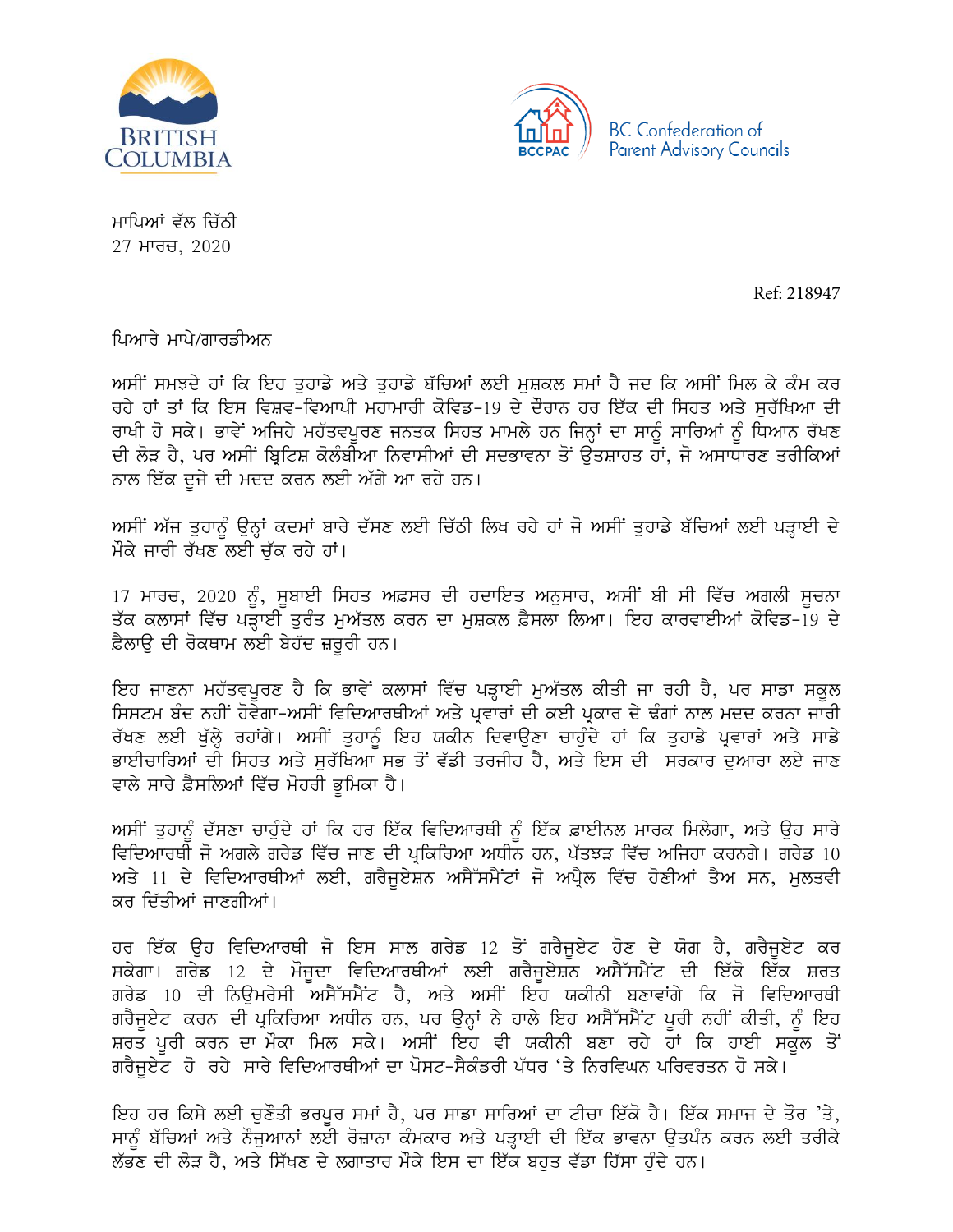



ਇਹੀ ਕਾਰਣ ਹੈ ਕਿ ਅਸੀਂ ਸਾਰੇ 60 ਸਕੂਲ ਜ਼ਿਲ੍ਹਿਆਂ, ਸੁਤੰਤਰ ਸਕੂਲ ਅਧਿਕਰਣਾਂ, ਫ਼ਸਟ ਨੇਸ਼ਨਜ਼ ਸਕੂਲਾਂ, ਅਧਿਆਪਕਾਂ, ਸਕਲ ਲੀਡਰਾਂ, ਸਹਾਇਕ ਸਟਾਫ਼, ਜਨਤਕ ਸਿਹਤ ਅਧਿਕਾਰੀਆਂ ਅਤੇ ਆਪਣੇ ਸਾਰੇ ਸਿੱਖਿਆ ਭਾਈਵਾਲਾਂ ਨਾਲ ਇੱਕ ਸਾਂਝੀ ਪਹੁੰਚ 'ਤੇ ਕੰਮ ਕਰ ਰਹੇ ਹਾਂ। ਵਿਦਿਆਰਥੀਆਂ ਲਈ ਸਿੱਖਿਆ ਯੋਜਨਾਵਾਂ ਵਿਕਸਤ ਕਰਨ ਸਮੇਂ ਅਮਲ ਵਿੱਚ ਲਿਆਉਣ ਲਈ ਸਕਲਾਂ ਅਤੇ ਜ਼ਿਲ੍ਹਿਆਂ ਨੂੰ ਹੁਣ ਦਿਸ਼ਾਨਿਰਦੇਸ਼ ਭੇਜ ਦਿੱਤੇ ਗਏ ਹਨ।

ਸਾਰੀ ਯੋਜਨਾਬੰਦੀ ਇਨ੍ਹਾਂ ਸਿਧਾਂਤਾਂ ਦੁਆਰਾ ਨਿਰਦੇਸ਼ਤ ਹੋਵੇਗੀ:

- 1. ਸਾਰੇ ਵਿਦਿਆਰਥੀਆਂ, ਪ੍ਰਵਾਰਾਂ ਅਤੇ ਕਰਮਚਾਰੀਆਂ ਲਈ ਇੱਕ ਸਿਹਤਮੰਦ ਅਤੇ ਸੁਰੱਖਿਅਤ ਵਾਤਾਵਰਣ ਯਕੀਨੀ ਬਣਾੳਣਾ।
- 2. ਸਾਡੇ ਜ਼ਰਰੀ ਕਾਮਿਆਂ ਦੇ ਬੱਚਿਆਂ ਦੀ ਸਹਾਇਤਾ ਕਰਨ ਲਈ ਲੋੜੀਂਦੀਆਂ ਸੇਵਾਵਾਂ ਪ੍ਰਦਾਨ ਕਰਨਾ।
- 3. ਕਮਜ਼ੋਰ ਵਿਦਿਆਰਥੀਆਂ ਦੀ ਮਦਦ ਕਰਨਾ ਜਿਨ੍ਹਾਂ ਨੂੰ ਵਿਸ਼ੇਸ਼ ਸਹਾਇਤਾ ਦੀ ਲੋੜ ਹੋ ਸਕਦੀ ਹੈ।
- 4. ਸਾਰੇ ਵਿਦਿਆਰਥੀਆਂ ਲਈ ਸਿੱਖਿਆ ਦੇ ਮੌਕੇ ਲਗਾਤਾਰ ਪਦਾਨ ਕਰਨਾ।

ਇਹ ਸਿਧਾਂਤ ਇਹ ਵੀ ਨਿਰਦੇਸ਼ਤ ਕਰਨਗੇ ਕਿ ਸਕੂਲ ਅਸਮਰਥਤਾਵਾਂ ਵਾਲੇ ਅਤੇ ਵਿਭਿੰਨ ਗੁਣਾਂ ਵਾਲੇ ਉਨ੍ਹਾਂ ਵਿਦਿਆਰਥੀਆਂ ਲਈ ਕਿਵੇਂ ਯੋਜਨਾ ਬਣਾਉਣਗੇ ਜਿਨ੍ਹਾਂ ਨੂੰ ਵਧੇਰੇ ਸਿੱਖਿਆ ਸਹਾਇਤਾ ਦੀ ਲੋੜ ਹੈ ਅਤੇ ਇਸ ਦੇ ਨਾਲ ਨਾਲ ਮੀਲ ਪ੍ਰੋਗਰਾਮਾਂ ਵਰਗੀਆਂ ਸੇਵਾਵਾਂ, ਸਕੂਲਾਂ ਦੇ ਅਹਾਤਿਆਂ ਵਿੱਚ ਚੱਲ ਰਹੀ ਬਾਲ-ਸੰਭਾਲ, ਅਤੇ ਸਿਹਤ-ਸੰਭਾਲ ਕਾਮਿਆਂ ਅਤੇ ਪਥਮ ਸੇਵਾ-ਪਦਾਨਕਰਤਾਵਾਂ ਲਈ ਜ਼ਰਰੀ ਸੇਵਾਵਾਂ ਵੀ ਕਿਵੇਂ ਯਕੀਨੀ ਬਣਾੳਣਗੇ।

ਬੀ ਸੀ ਵਿਵਿਧਤਾ ਦੇ ਲਿਹਾਜ਼ ਨਾਲ ਇੱਕ ਅਦਭੁਤ ਸੂਬਾ ਹੈ ਅਤੇ ਨਿਰੰਤਰ ਸਿੱਖਿਆ ਪ੍ਰਤੀ ਸਾਰਿਆਂ ਪ੍ਰਤੀ ਇੱਕੋ ਜਿਹੀ ਪਹੁੰਚ ਨਹੀਂ ਹੋ ਸਕਦੀ। ਜੇ ਅਸੀਂ ਸਾਰਿਆਂ ਨੇ ਰਲ ਕੇ ਅੱਗੇ ਵਧਣਾ ਹੈ, ਤਾਂ ਲਚਕਤਾ ਹੀ ਇਸ ਦੀ ਕੰਜੀ ਹੈ।

ਕਿਉਂਕਿ ਅਜਿਹੇ ਬਹੁਤ ਸਾਰੇ ਵਿਦਿਆਰਥੀ ਹਨ ਜਿਨ੍ਹਾਂ ਲਈ ਔਨਲਾਈਨ ਕੰਮ ਕਰਨ ਵਿੱਚ ਚਣੌਤੀਆਂ ਹੋਣਗੀਆਂ, ਇਸ ਲਈ ਅਸੀਂ ਸਕੂਲਾਂ ਨੂੰ ਨਿਰੰਤਰ ਸਿੱਖਿਆ ਲਈ ਕਈ ਪ੍ਰਕਾਰ ਦੀਆਂ ਪਹੁੰਚਾਂ ਨੂੰ ਧਿਆਨ ਵਿੱਚ ਰੱਖਣ ਲਈ ਕਿਹਾ ਹੈ ਜੋ ਤੁਹਾਡੀਆਂ ਵਿਅਕਤੀਗਤ ਲੋੜਾਂ ਅਤੇ ਸਥਿਤੀ ਦੇ ਮੁਤਾਬਕ ਹੋਣ। ਤੁਹਾਡੇ ਸਕੂਲ ਲੀਡਰ ਸਰਗਰਮੀ ਨਾਲ ਇਨ੍ਹਾਂ ਯੋਜਨਾਵਾਂ 'ਤੇ ਕੰਮ ਕਰ ਰਹੇ ਹਨ ਅਤੇ ਸਾਡਾ ਅਨਮਾਨ ਹੈ ਕਿ ਆੳਣ ਵਾਲੇ ਹਫ਼ਤਿਆਂ ਵਿੱਚ ਤਹਾਡੇ ਭਾਈਚਾਰੇ ਲਈ ਵਿਸ਼ੇਸ਼ ਨਿਰੰਤਰ ਸਿੱਖਿਆ ਅਵਸਰ ਦੇਣ ਲਈ ਇਹ ਤਿਆਰ ਹੋ ਜਾਣਗੇ। ਤਸੀਂ ਛੇਤੀ ਹੀ ਆਪਣੇ ਸਕਲ ਪ੍ਰਿੰਸੀਪਲਾਂ ਵੱਲੋਂ ਸੰਪਰਕ ਕੀਤੇ ਜਾਣ ਦੀ ੳਮੀਦ ਕਰ ਸਕਦੇ ਹੋ।

ਭਾਵੇਂ ਨਿਰੰਤਰ ਸਿੱਖਿਆ ਦੀ ਬਨਿਆਦੀ ਜ਼ਿੰਮੇਵਾਰੀ ਅਧਿਆਪਕਾਂ 'ਤੇ ਆਉਂਦੀ ਹੈ, ਪਰ ਅਸੀਂ ਜਾਣਦੇ ਹਾਂ ਕਿ ਇਸ ਦੌਰਾਨ ਜਦੋਂ ਯੋਜਨਾਵਾਂ ਤਿਆਰ ਕੀਤੀਆਂ ਜਾ ਰਹੀਆਂ ਹਨ, ਤਾਂ ਬਹੁਤ ਸਾਰੇ ਮਾਪੇ ਅਤੇ ਗਾਰਡੀਅਨ ਬੱਚਿਆਂ ਦੀ ਘਰੇ ਪੜ੍ਹਾਈ ਕਰਨ ਵਿੱਚ ਮਦਦ ਕਰਨ ਲਈ ਹੋਰ ਵਾਧੂ ਸ੍ਰੋਤਾਂ ਬਾਰੇ ਪੁੱਛ ਰਹੇ ਹਨ। ਇਹੀ ਕਾਰਣ ਹੈ ਕਿ ਅਸੀਂ www.openschool.bc.ca/KeepLearning 'ਤੇ Keep Learning BC ਦਾ ਆਰੰਭ ਕੀਤਾ ਹੈ ਤਾਂ ਕਿ ਯਕੀਨੀ ਬਣਾਇਆ ਜਾ ਸਕੇ ਕਿ ਇੱਕ ਕੇਂਦਰੀ ਸਥਾਨ ਹੋਵੇ ਜਿੱਥੇ ਤੁਹਾਨੂੰ ਮੁਫ਼ਤ, ਹਰ ਉਮਰ ਲਈ ਰੋਜ਼ਾਨਾ ਸਿੱਖਿਆ ਗਤੀਵਿਧੀਆਂ ਦੀ ਸੂਚੀ ਮਿਲ ਸਕੇ ਜੋ ਬੀ ਸੀ ਦੇ ਪਾਠਕ੍ਰਮ ਵਿੱਚ ਮਦੰਦ ਕਰਨ ਲਈ ਬਣਾਈਆਂ ਗਈਆਂ ਹਨ। ਤੁਹਾਨੂੰ ਆਮ ਤੌਰ 'ਤੇ ਪੁੱਛੇ ਜਾਣ ਵਾਲੇ ਪ੍ਰਸ਼ਨਾਂ ਦਾ ਇੱਕ ਸਮੁੱਚਾ ਸੰਗ੍ਰਿਹ ਵੀ ਮਿਲੇਗਾ ਜੋ ਲਗਾਤਾਰ ਨਵਿਆਇਆ ਜਾਂਦਾ ਰਹੇਗਾ ਜਿਵੇਂ ਜਿਵੇਂ www.gov.bc.ca/SafeSchools/ 'ਤੇ ਚੀਜ਼ਾਂ ਵਿੱਚ ਪਗਤੀ ਹੋਵੇਗੀ।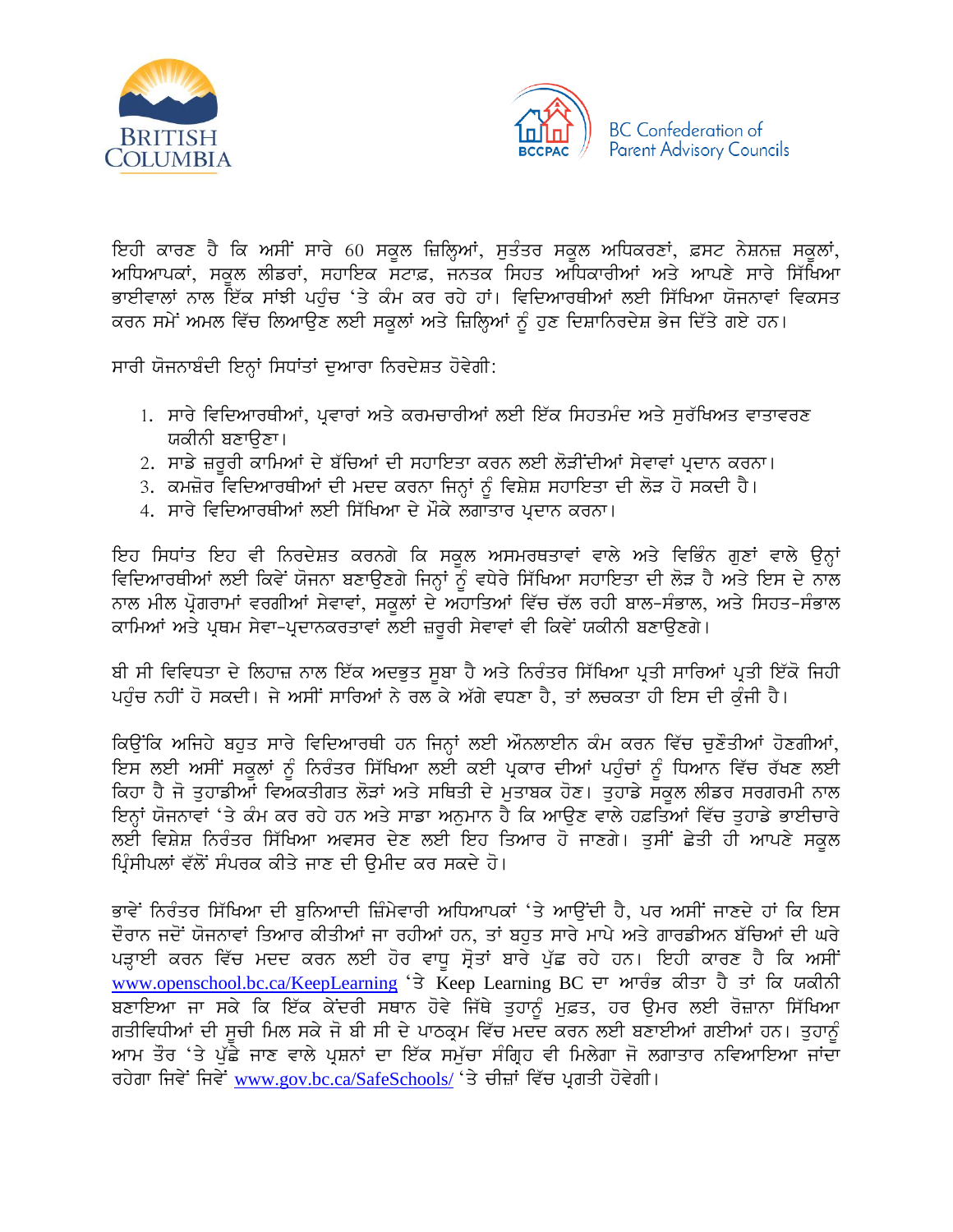



ਅਸੀਂ ਸਮਝਦੇ ਹਾਂ ਕਿ ਕਈ ਬੱਚੇ ਚਿੰਤਾ ਦਾ ਅਨੁਭਵ ਕਰ ਰਹੇ ਹਨ, ਜਦ ਕਿ ਉਹ ਆਪਣੇ ਅਧਿਆਪਕਾਂ ਅਤੇ ਮਿੱਤਰਾਂ ਨੂੰ ਵੀ ਯਾਦ ਕਰ ਰਹੇ ਹਨ। ਅਸੀਂ ਚਾਹੁੰਦੇ ਹਾਂ ਕਿ ਤੁਸੀਂ ਆਪਣੇ ਬੱਚਿਆਂ ਨਾਲ ਗੱਲ ਕਰੋ। ਉਨ੍ਹਾਂ ਨੂੰ ਦੱਸੋ ਕਿ ਜੋ ਕਾਰਵਾਈਆਂ ਅਸੀਂ ਕਰ ਰਹੇ ਹਾਂ, ਉਹ ਉਨ੍ਹਾਂ ਦੀ ਸਭ ਤੋਂ ਵਧੀਆ ਸੁਰੱਖਿਆ ਕਰਨ ਲਈ, ਅਤੇ ਕੋਵਿਡ-19 ਦੇ ਲਿਹਾਜ਼ ਨਾਲ ਸਭ ਤੋਂ ਵੱਧ ਕਮਜ਼ੋਰ ਲੋਕਾਂ- ਉਨ੍ਹਾਂ ਦੇ ਦਾਦੇ ਦਾਦੀਆਂ, ਨਾਨੇ ਨਾਨੀਆਂ, ਅਤੇ ਹੋਰ ਬਜ਼ੁਰਗ਼ਾਂ ਅਤੇ ਵਡੇਰੀ ਉਮਰ ਦੇ ਅਤੇ ਬੀਮਾਰੀ ਨਾਲ ਲੜ ਸਕਣ ਦੀ ਕਮਜ਼ੋਰ ਸ਼ਕਤੀ ਵਾਲੇ ਲੋਕਾਂ-ਦੇ ਬਚਾੳ ਲਈ ਤਿਆਰ ਕੀਤੀਆਂ ਗਈਆਂ ਹਨ।

ਅਸੀਂ ਰਲ ਕੇ ਇਸ ਨਵੇਂ ਖੇਤਰ ਦਾ ਸਫ਼ਰ ਕਰ ਰਹੇ ਹਾਂ ਅਤੇ ਇੱਕ ਦੂਜੇ ਦੀ ਸਿਹਤ ਅਤੇ ਤੰਦਰੁਸਤੀ ਦਾ ਖ਼ਿਆਲ ਰੱਖਣ ਲਈ ਜੋ ਵੱਧ ਤੋਂ ਵੱਧ ਅਸੀਂ ਕਰ ਸਕਦੇ ਹਾਂ, ਸਾਨੂੰ ਜ਼ਰੂਰ ਕਰਨਾ ਚਾਹੀਦਾ ਹੈ। ਇਹ ਸਵਾਲ ਹੀ ਪੈਦਾ ਨਹੀਂ ਹੰਦਾ ਕਿ ਸੋਸ਼ਲ ਮੀਡੀਆ 'ਤੇ ਸਾਂਝੀ ਕੀਤੀ ਜਾ ਰਹੀ ਅਟਕਲਬਾਜ਼ੀ, ਗ਼ਲਤ ਜਾਣਕਾਰੀ ਇੱਕ ਅਜਿਹੇ ਸਮੇਂ ਦੌਰਾਨ ਜੋ ਪਹਿਲਾਂ ਹੀ ਅਸਾਧਾਰਣ ਤੌਰ 'ਤੇ ਚਿੰਤਾਜਨਕ ਹੈ, ਬੇਲੋੜਾ ਮਾਨਸਕ ਬੋਝ ਪੈਦਾ ਨਾ ਕਰ ਸਕੇ। ਇਹੀ ਕਾਰਣ ਹੈ ਕਿ ਅਸੀਂ ਇਹ ਯਕੀਨੀ ਬਣਾਉਣ ਲਈ ਵਚਨਬੱਧ ਹਾਂ ਕਿ ਬਾਕਾਇਦੀ ਨਾਲ ਸਮੇਂ ਸਿਰ ਜਾਣਕਾਰੀ ਤਹਾਡੇ ਤੱਕ ਪਹੰਚਾਈ ਜਾ ਸਕੇ, ਤਾਂ ਕਿ ਤਹਾਡੇ ਕੋਲ ਅਜਿਹੇ ਤੱਥ ਪਹੰਚਣ ਜਿਨਾਂ 'ਤੇ ਤਸੀਂ ਭਰੋਸਾ ਕਰ ਸਕੋ।

ਯਾਦ ਰੱਖੋ ਕਿ ਇਹ ਕਾਰਵਾਈਆਂ ਅਸਥਾਈ ਹਨ, ਅਤੇ ਅੱਗੇ ਚੱਲ ਕੇ ਅਸੀਂ ਸਧਾਰਣ ਸਕੂਲੀ ਜੀਵਨ ਵੱਲ ਪਰਤ ਆਵਾਂਗੇ। ਉਦੋਂ ਤੱਕ, ਇੱਕ ਦੂਜੇ ਦਾ ਖ਼ਿਆਲ ਰੱਖੋ। ਅਸੀਂ ਇਸ ਸਥਿਤੀ ਵਿੱਚ ਇੱਕ ਦੂਜੇ ਦੇ ਨਾਲ ਹਾਂ। ਰਲ ਕੇ ਕੰਮ ਕਰਨ ਨਾਲ ਅਤੇ ਇੱਕ ਦੂਜੇ ਨੂੰ ਸਹਾਰਾ ਦੇਣ ਨਾਲ, ਅਸੀਂ ਇਸ ਵਿੱਚੋਂ ਗੁਜ਼ਰ ਸਕਾਂਗੇ।

ਸ਼ਭਚਿੰਤਕ.

(ਰੌਬ ਫ਼ਲੈਮਿੰਗ) ਸਿੱਖਿਆ ਮੰਤਰੀ

(ਐਂਡਰੀਆ ਸਿਨਕਲੇਅਰ) ਪਧਾਨ ਬੀ ਸੀ ਕੌਨਫ਼ੈਡਰੇਸ਼ਨ ਔਫ਼ ਪੇਰੈਂਟ ਅਡਵਾਈਜ਼ਰੀ ਕਾਉਂਸਲਜ਼